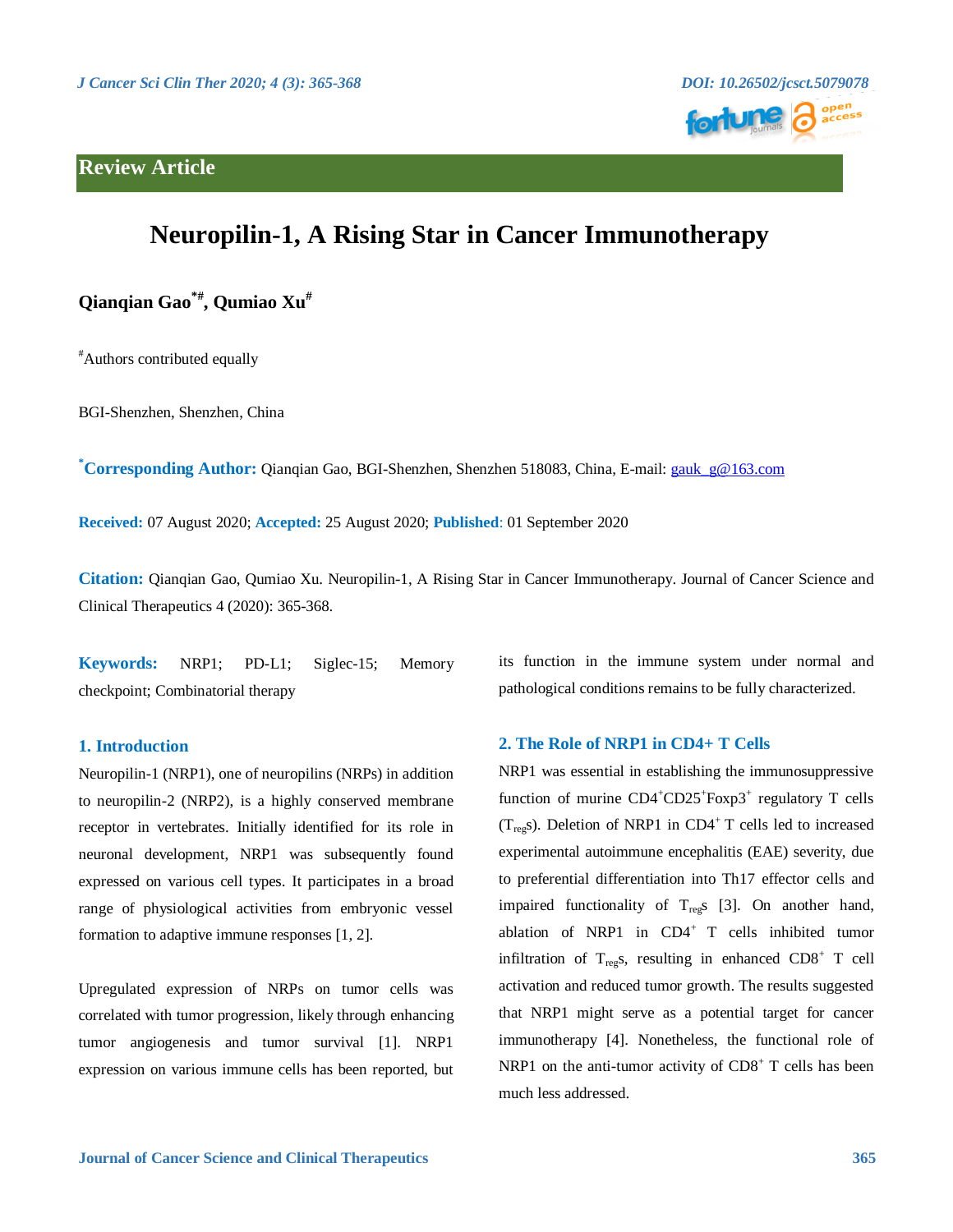## **3. The New Function of NRP1 as a Memory Checkpoint Molecule in CD8<sup>+</sup> T Cells**

NRP1 was recently identified as a unique and novel "immune memory checkpoint" in CD8**<sup>+</sup>** T cells [5]. NRP1 deletion in CD8**<sup>+</sup>** T cells did not affect primary tumor growth. Instead, growth of re-challenged tumor was inhibited maybe through promoting effector-to-memory transition of CD8**<sup>+</sup>** T cells by loss of NRP1. The mechanism is different from that of other inhibitory checkpoint molecules, such as PD-1, CTLA4, and LAG3, which mainly influence the development and function of effector T cells. Loss of NRP1 affected development of T cell memory in response to tumor re-challenge, while production and maintenance of CD8**<sup>+</sup>** T cell memory play a crucial role in long-term host survival [6].

As a result, NPR1 loss holds great potential to provide durable anti-tumor benefits. Canonical checkpoint molecules include PD-1, CTLA-4, LAG-3, TIM-3, TIGIT, and 2B4. The expression of these T cell inhibitory receptors is limited to the activated T cells and terminally differentiated effector memory T cells, while their cognate ligands are expressed on activated antigen-presenting cells (APC) or epithelial cells. Their interaction leads to the restriction of effector  $T$  cell  $(T_{\text{eff}})$  function to balance immunity and tolerance [6]. Application of inhibitors of these checkpoint molecules results in transient reinvigoration of T<sub>eff</sub> but often with tumor relapse, indicating a lack of durable T cell memory post checkpoint inhibitor (CPI) therapy. Good news is that NRP1 deficiency promotes development of tumor-specific memory T cells  $(T_{mem})$  with long-term antitumor activity, which could probably compensate for the shortcoming of conventional CPI therapy. Indeed, NRP1 loss significantly improved sensitivity to anti-PD-1 immunotherapy, and combinatorial blockade of NRP1 and PD-1 achieved a greater antitumor effect than either blockade alone [5]. Furthermore, one clinical trial administrated with anti-NRP1 (ASP1948) and anti-PD-1 antibodies is ongoing (NCT03565445). It can be expected that combinatorial inhibition of NRP1 and other inhibitory checkpoint molecules, not limited to PD-(L)1, will enhance tumor clearance. Recently, Siglec-15 was identified as an immune suppressor, and targeting Siglec-15 by genetic deletion or antibody blockade inhibited tumor growth [7].

Siglec-15 is normally expressed on some myeloid cells, while its expression is upregulated on human cancer cells and tumor-associated myeloid cells. Importantly, expression of Siglec-15 is mutually exclusive to PD-L1 and suppressed by IFNγ, which is in contrast to PD-L1 expression induced by IFNγ. Consistently, double blockade of Siglec-15 and PD-1 further repressed tumor growth compared to single blockade [7]. Siglec-15 functions like a ligand in much the same way as PD-L1 on cancer cells or tumor stroma, and engages an unknown inhibitory receptor on T cells. The complementary expression of PD-L1 and Siglec-15, and the functional complementation of NRP1 and PD-1 make it highly possible that double blockade of NRP1&PD-1, and NRP1&Siglec-15 will be efficient for treating most types of human cancer.

## **4. NRP1 Blockade Combined with CAR-T or TCR-T Cell Therapy to Prevent Tumor Relapse**

Genetically engineered T cells expressing chimeric antigen receptor (CAR) or T-cell receptor (TCR) that recognizes and binds a tumor antigen have shown great potential in treating cancer patients [8]. CAR-T cell therapy has shown impressive efficacy in treating hematological malignancies, while TCR-T cell therapy has yielded remarkable results for solid tumors. CAR-T or TCR-T cell therapy can be a good combination for CPI therapy since only a fraction of patients are sensitive to the CPI and few experience durable benefits in clinical [9]. Therapeutic response of patients to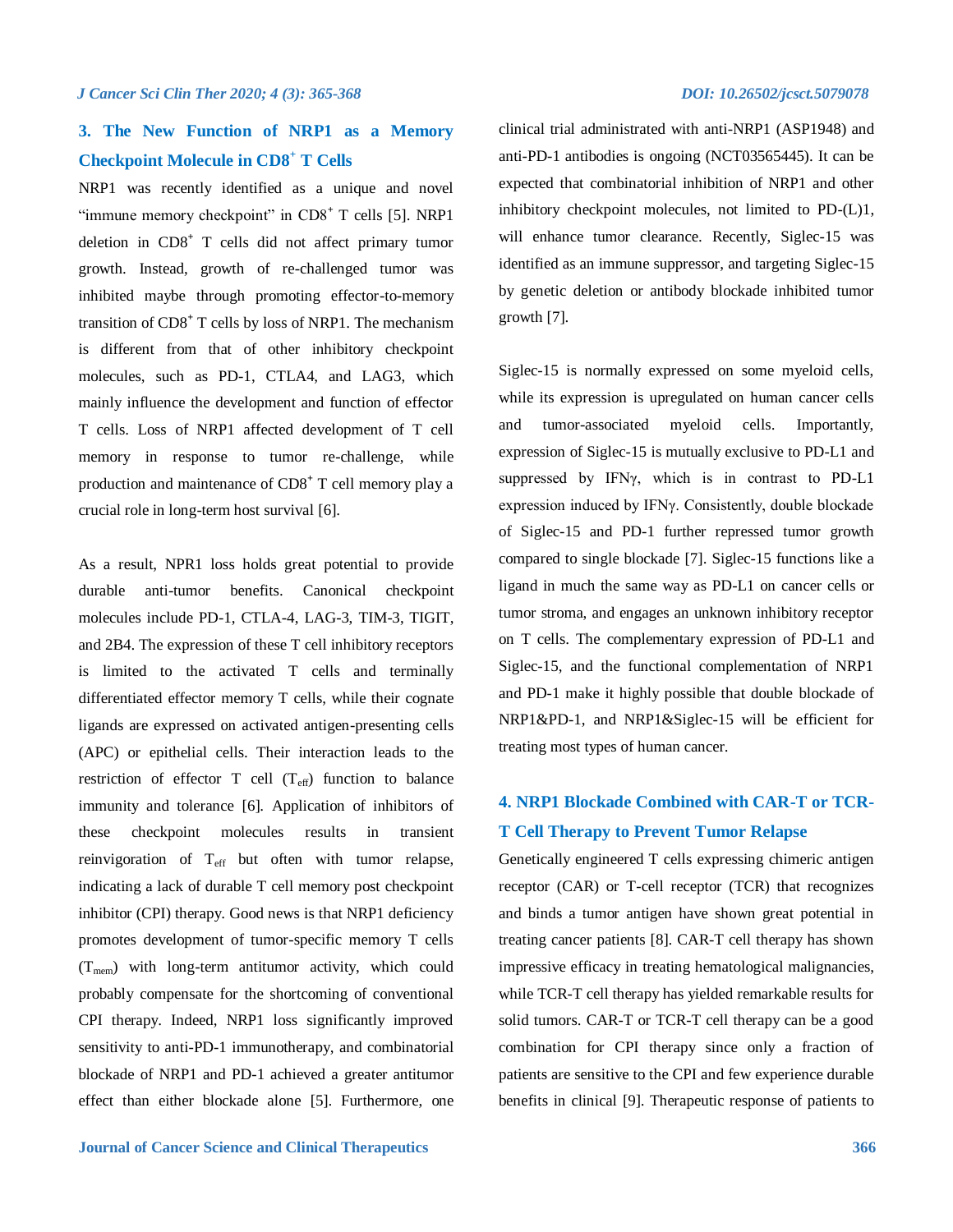#### *J Cancer Sci Clin Ther 2020; 4 (3): 365-368 DOI: 10.26502/jcsct.5079078*

CPI therapy correlated positively with tumor mutation burden (TMB) and T cell infiltration in tumors. Combined application with CAR-T or TCR-T cell therapy could increase the counts of infiltrated T cells, which might in turn promote the clinical benefit of CPI therapy. On the other hand, a major challenge of CAR-T or TCR-T cell therapy is T cell exhaustion resulting in loss of memory precursors and weak persistence. This phenomenon has been shown to associate with the immunosuppressive tumor microenvironment (TME).

Tumor cells often increase the expression of PD-L1, which could induce apoptosis of antigen-specific T cells when binding to PD-1 [8]. Multiple inhibitors of suppressive immune checkpoint molecules have been developed to enhance the clinical efficacy of T cell therapy. Alternatively, genes encoding for inhibitory checkpoint molecules have been deleted by gene-editing technologies to protect T cells from TME [10]. Due to the critical role of NRP1 in memory differentiation of T cells, CAR-T or TCR-T cells could benefit from NRP1 loss to develop sustainable and functional memory T cell pools, which could improve T cell persistence and achieve long-term tumor remission. Moreover, targeting NRP1&PD-1 or NRP1&Siglec-15 simultaneously in CAR-T or TCR-T cells might further prevent tumor recurrence or relapse.

## **5. Remaining Questions and Strategies to Target NRP1**

Leclerc M et al. [11] showed that NRP1 defined a subset of CD8<sup>+</sup> tumor-infiltrating lymphocytes (TILs) enriched with antigen-specific cells, which exhibited high expression of inhibitory molecules, including PD-1, TIM-3, LAG-3, and CTLA-4. It was shown that pre-incubation with anti-NRP1 antibody increased the migration of NRP1*<sup>+</sup>* T cells and *invitro* lysis of autologous tumor cells. In mice grafted with

melanoma, NRP1 blockade inhibited tumor growth and combination with anti-PD-1 antibody further improved the anti-tumor efficacy. The data supported the role of NRP1 as an immune inhibitory molecule and its potential as a target for combinatorial therapy. Nevertheless, the direct effect of NRP1 blockade did not match completely with the results from Liu et al. [5], which demonstrated that NRP1 deficiency had no effect on primary tumor control. This discrepancy might be possibly explained by the use of different study systems. Liu et al. applied deletion of NRP1 specifically in  $CDS<sup>+</sup> T$  cells, while Leclerc M et al. used an antibody to block NRP1 with no discrimination on cell types. Tumor suppression by anti-NRP1 antibody might have resulted from mixed mechanisms, such as increased migration of CD8<sup>+</sup> cytotoxic cells to the tumor site and decreased infiltration of  $T_{\text{res}}$ . The most appropriate way to target NRP1 is still not clear. As discussed above, indiscriminate blockade of NRP1 might have benefits from broad targeting of a variety of cell types expressing NRP1.

However, considering the multifunctional role of NRP1 under normal conditions, it might be of advantage to perform local blockade in the tumor site or gene-editing in specialized cell subsets. Furthermore, whether the role of NRP1 as an immune checkpoint for developing T cell memory is restricted to  $CD8<sup>+</sup>$  T cells, or it also works in the same way in CD4<sup>+</sup> helper cells and CD4<sup>+</sup> cytotoxic cells awaits future studies. Finally, since current studies were mainly conducted in mouse models, it is of high interest and importance to investigate the effect of NRP1 blockade or deletion in human T cells, e.g., using humanized mice or adoptive transfer of NRP<sup>-/-</sup>human T cells to immunodeficient mice. The ongoing clinical trial (NCT03565445) will provide outstanding insights on the safety and efficacy of blocking NRP1 alone as well as NRP1 and PD-1 simultaneously, and guide the future design of NRP1-targeted immunotherapy. In summary, the